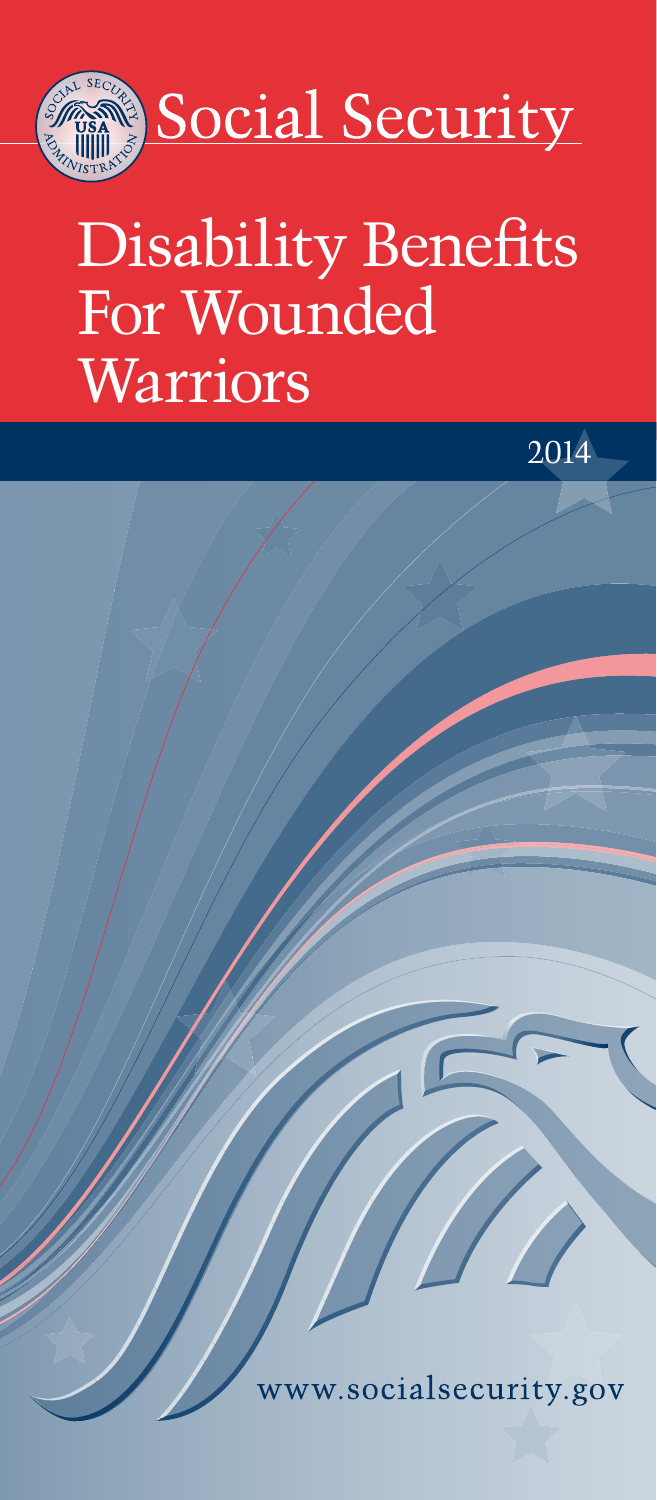#### **Contacting Social Security**

## **Visit our website**

Our website, *[www.socialsecurity.gov](http://www.socialsecurity.gov)*, is a valuable resource for information about all of Social Security's programs. At our website, you also can:

- Apply for retirement, disability and Medicare benefits;
- • Review your *[Social Security](http://www.socialsecurity.gov/myaccount/)  [Statement](http://www.socialsecurity.gov/myaccount/)*;
- Get the address of your [local](http://www.socialsecurity.gov/locator) Social Security office;
- Request a replacement [Medicare](http://www.socialsecurity.gov/medicarecard) card; and
- Find [copies](http://www.socialsecurity.gov/pubs) of our publications.

## **Call our toll-free number**

In addition to using our website, you can call us toll-free at **1-800-772-1213**. We treat all calls confidentially. We can answer specific questions from 7 a.m. to 7 p.m., Monday through Friday. Generally, you'll have a shorter wait time if you call during the week after Tuesday. We can provide information by automated phone service 24 hours a day. If you are deaf or hard of hearing, you may call our TTY number, **1-800-325-0778**.

We also want to make sure you receive accurate and courteous service. That is why we have a second Social Security representative monitor some telephone calls.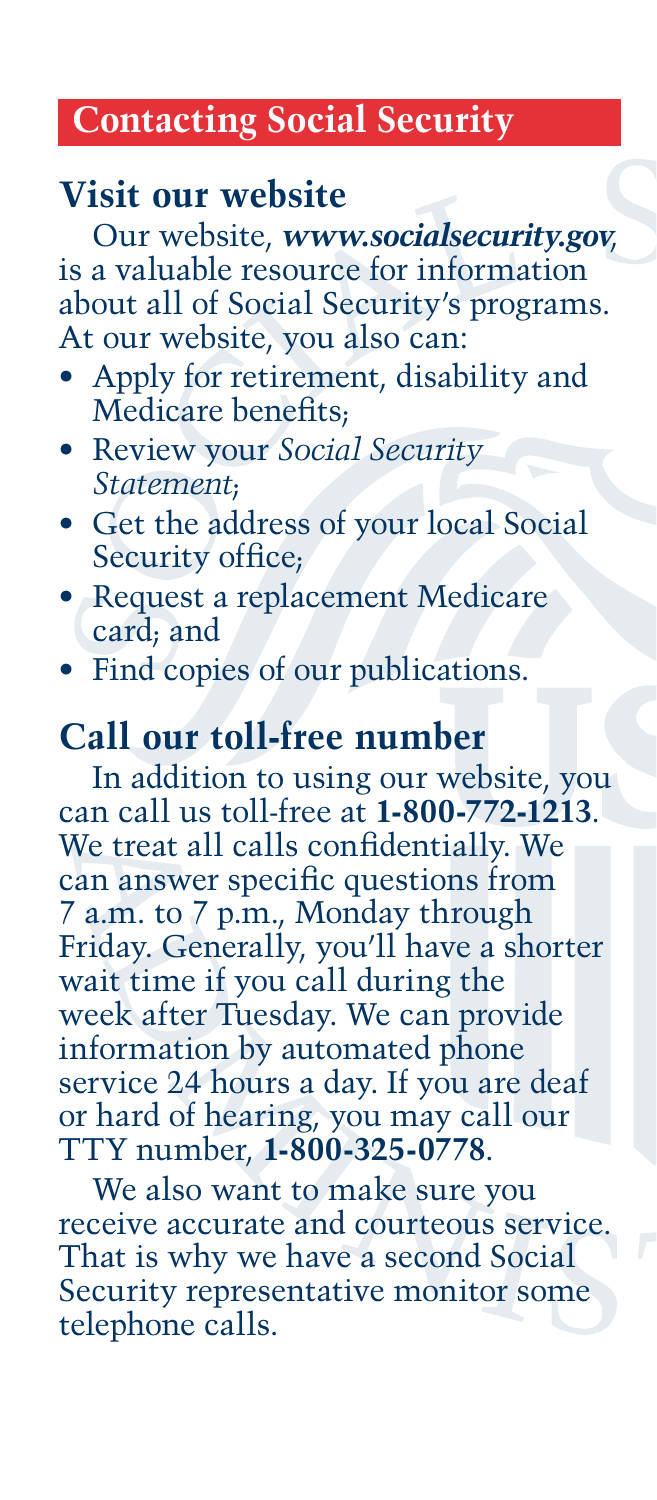| <b>What's inside</b>                                                                                           |
|----------------------------------------------------------------------------------------------------------------|
| Introduction  5                                                                                                |
| What types of benefits<br>can I receive?<br>. 5<br>n M                                                         |
| <b>What is Social Security's</b><br>definition of disability? 6                                                |
| <b>Can I receive benefits for a</b><br>past disability if my health<br>has improved?<br>$\ddot{\phantom{0}}$ 6 |
| How does military pay affect<br>eligibility for<br>disability benefits?<br>. 8                                 |
| How do I apply? $\dots \dots \dots \dots 8$                                                                    |
| What information do I need? 9                                                                                  |
| <b>How does Social Security</b>                                                                                |
|                                                                                                                |
| What can I do to speed<br>the decision?                                                                        |
| <b>Can my family get benefits?</b> 12                                                                          |
| <b>When do I get Medicare</b><br>$coverage? \ldots \ldots$<br>$\ldots$ . 13                                    |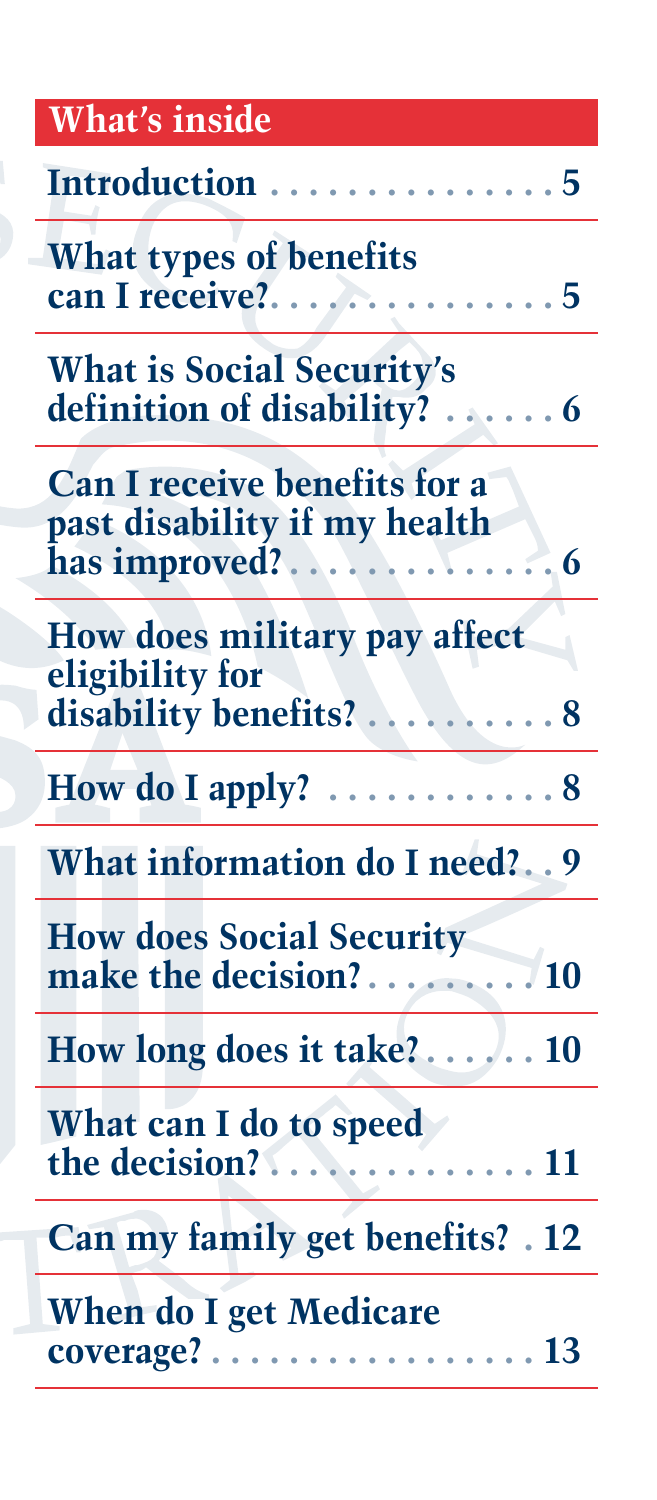| <b>How does Medicare affect</b><br>$my TRICARE? \ldots \ldots \ldots \ldots 13$ |  |
|---------------------------------------------------------------------------------|--|
| What if I remain on<br>$active duty? \ldots \ldots \ldots \ldots 14$            |  |
| What should I know<br>about working? $\dots\dots\dots\dots\dots$                |  |
| Do I need to report<br>my work activity? 16                                     |  |
| What happens next? $16$                                                         |  |
| What are the<br>work incentives? 17                                             |  |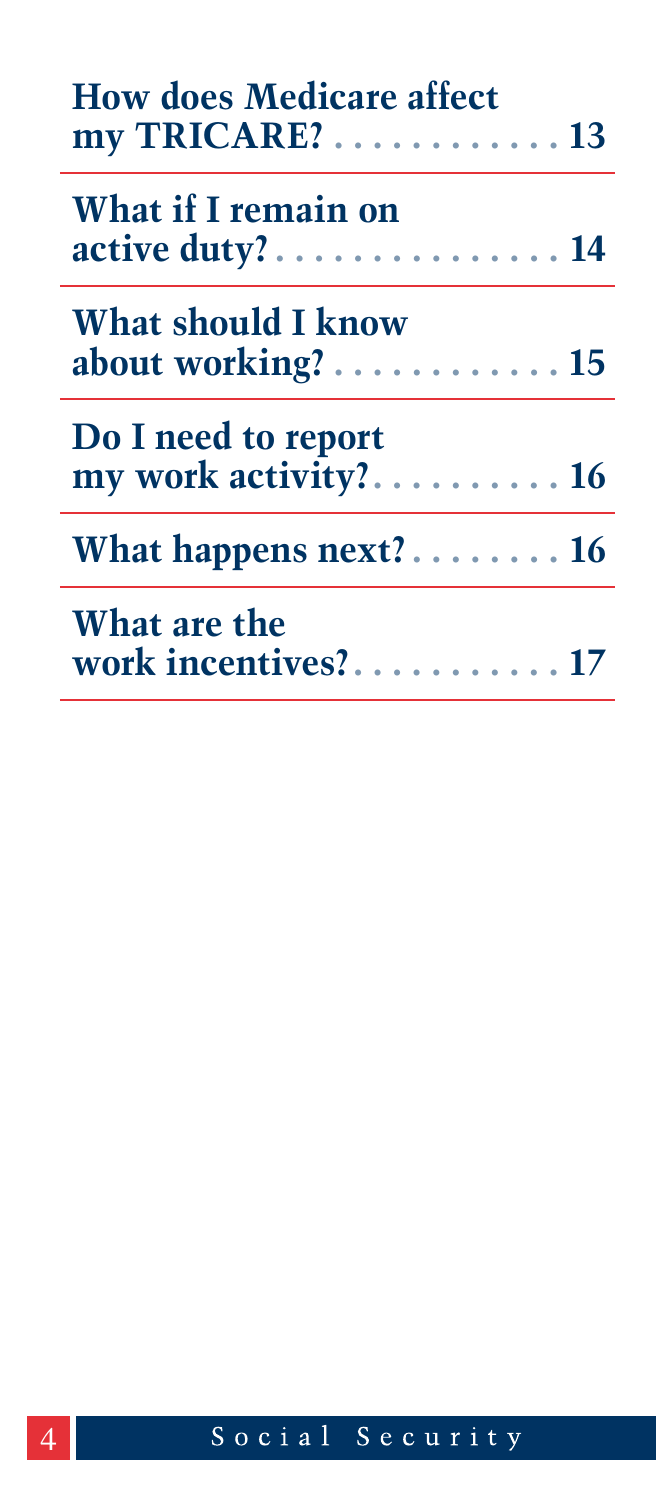## <span id="page-4-0"></span>**Introduction**

Military service members can receive expedited processing of disability claims from Social Security. Benefits available through Social Security are different than those from the Department of Veterans Affairs and require a separate application.

The expedited process is used for military service members who become disabled while on active military duty on or after October 1, 2001, regardless of where the disability occurs.

#### **What types of benefits can I receive?**

Social Security pays disability benefits through two programs: the Social Security disability insurance program, which pays benefits to you and certain members of your family if you are "insured," meaning that you worked long enough and paid Social Security taxes; and the Supplemental Security Income (SSI) program, which pays benefits based on financial need.

The rest of this booklet is about the Social Security disability program. Other helpful publications also are available online at *[www.socialsecurity.gov/](http://www.socialsecurity.gov/woundedwarriors) woundedwarriors*.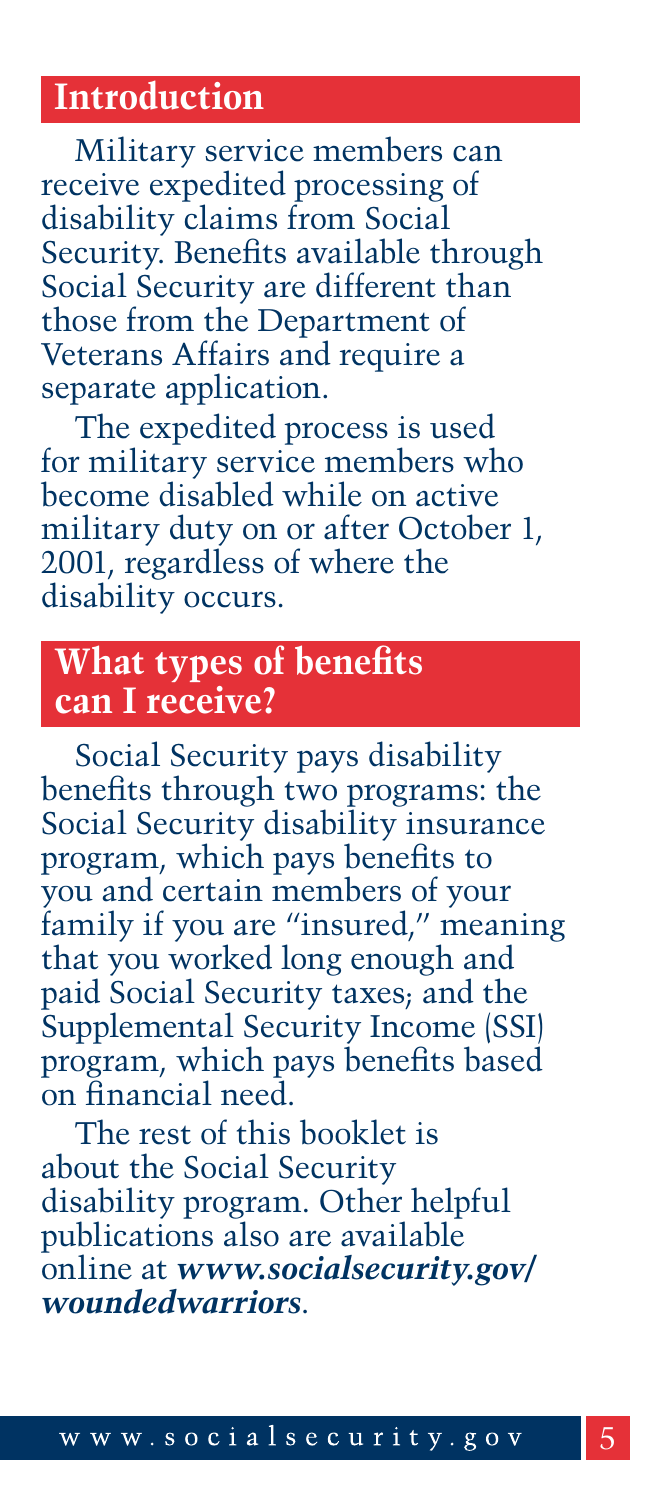## <span id="page-5-0"></span>**What is Social Security's definition of disability?**

By law, Social Security has a very strict definition. To be found disabled:

- You must be unable to do substantial work because of your medical condition(s); and
- Your medical condition(s) must have lasted, or be expected to last, at least one year or to result in death.

While some programs give money to people with partial disability or short-term disability, Social Security does not.

## **Can I receive benefits for a past disability if my health has improved?**

That depends. If we find that you are disabled under our rules and your application was filed within a specified time frame, we will consider whether you qualify for a closed period of disability. There are specific requirements for a closed period of disability:

The medical evidence must establish that you were unable to engage in substantial work for a continuous period of 12 months, but by the time the disability decision is made, your condition has improved to the point where we find you are no longer disabled.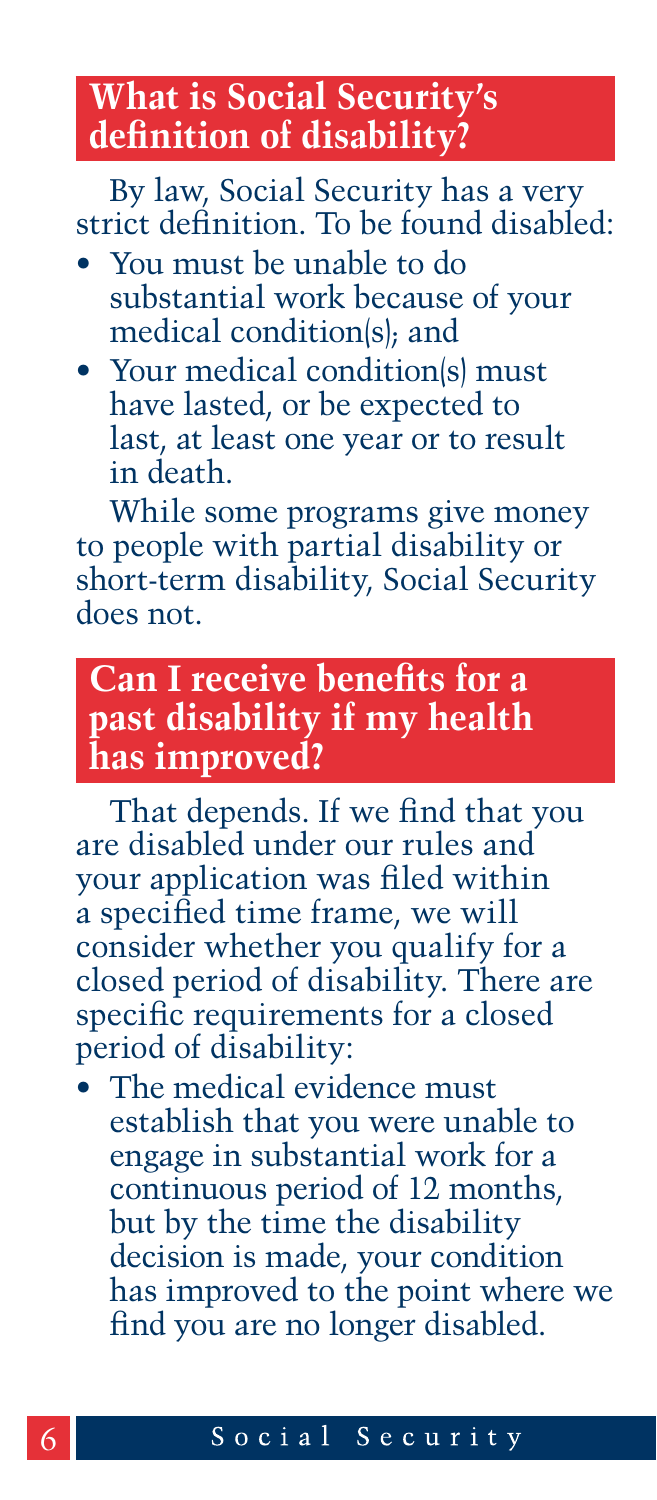- You also must file an application within 14 months after the disability ended.
- If you meet the requirements for disability benefits, there is a fivemonth waiting period before your first monthly benefit can be paid. You can receive **up to 12 months of retroactive benefits** from the date you file an application with Social Security.

*Example:* You file an application for Social Security disability benefits in December 2013. After reviewing your claim, we find that your disability started on April 15, 2012, and that your condition improved to the point that you were no longer considered disabled as of September 2013. We refer to this as a closed period of disability.

Your five-month waiting period begins May 2012, the first full month you are disabled. The months in your waiting period are May, June, July, August and September. Thus, the first month for which you are entitled to disability benefits is October 2012.

You could potentially receive benefits for October 2012 until September 2013, the month your disability ended. Based on the application you filed in December 2013, you would receive 10 months of retroactive benefits for December 2012 through September 2013.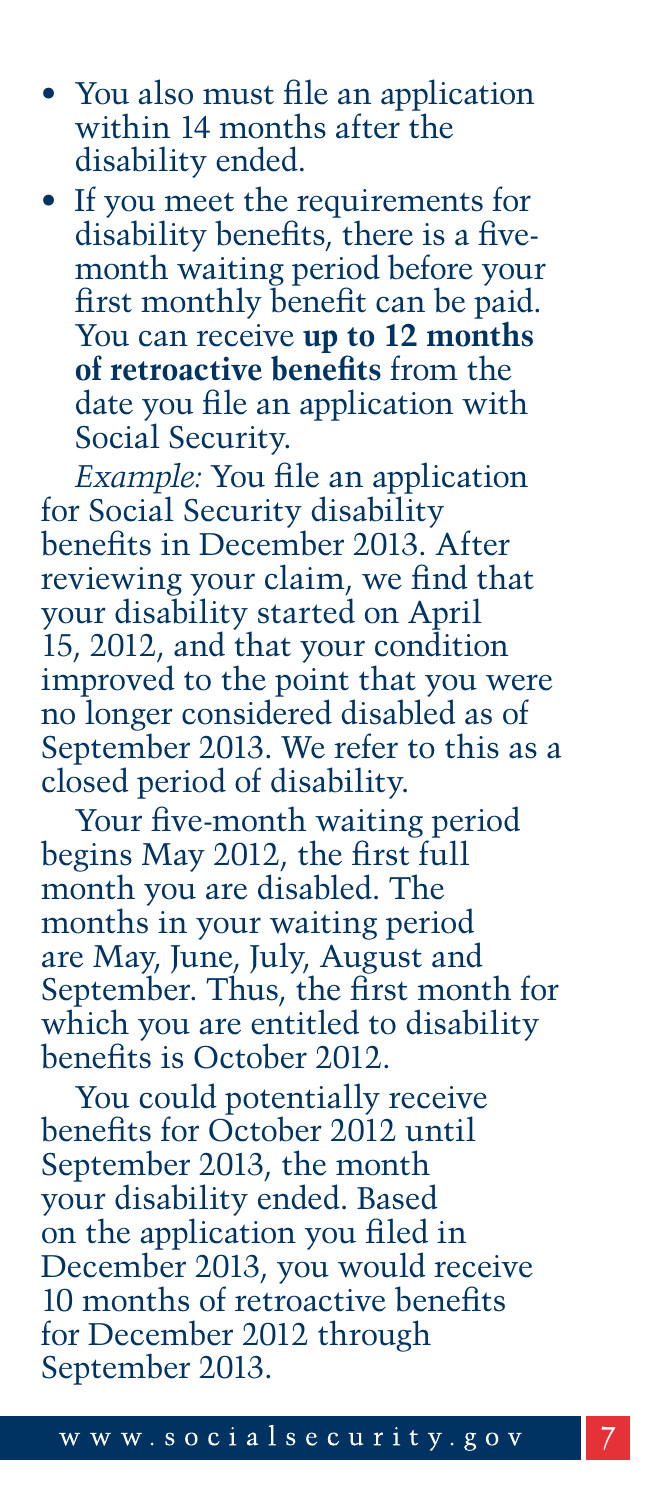## <span id="page-7-0"></span>**How does military pay affect eligibility for disability benefits?**

Active duty status and receipt of military pay does not, in itself, necessarily prevent payment of Social Security disability benefits. Receipt of military payments should never stop you from applying for disability benefits from Social Security. If you are receiving treatment at a military medical facility and working in a designated therapy program or on limited duty, we will evaluate your work activity to determine your eligibility for benefits.

You cannot receive Social Security disability benefits if you engage in substantial work for pay or profit. However, the actual work activity is the controlling factor and not the amount of pay you receive or your military duty status.

#### **How do I apply?**

You may apply for disability benefits at any time while in military status or after discharge, whether you are still hospitalized, in a rehabilitation program, or undergoing out-patient treatment in a military or civilian medical facility. You may apply online at *[www.socialsecurity.gov/](http://www.socialsecurity.gov/woundedwarriors) woundedwarriors,* in person at the nearest Social Security office, by mail or by telephone.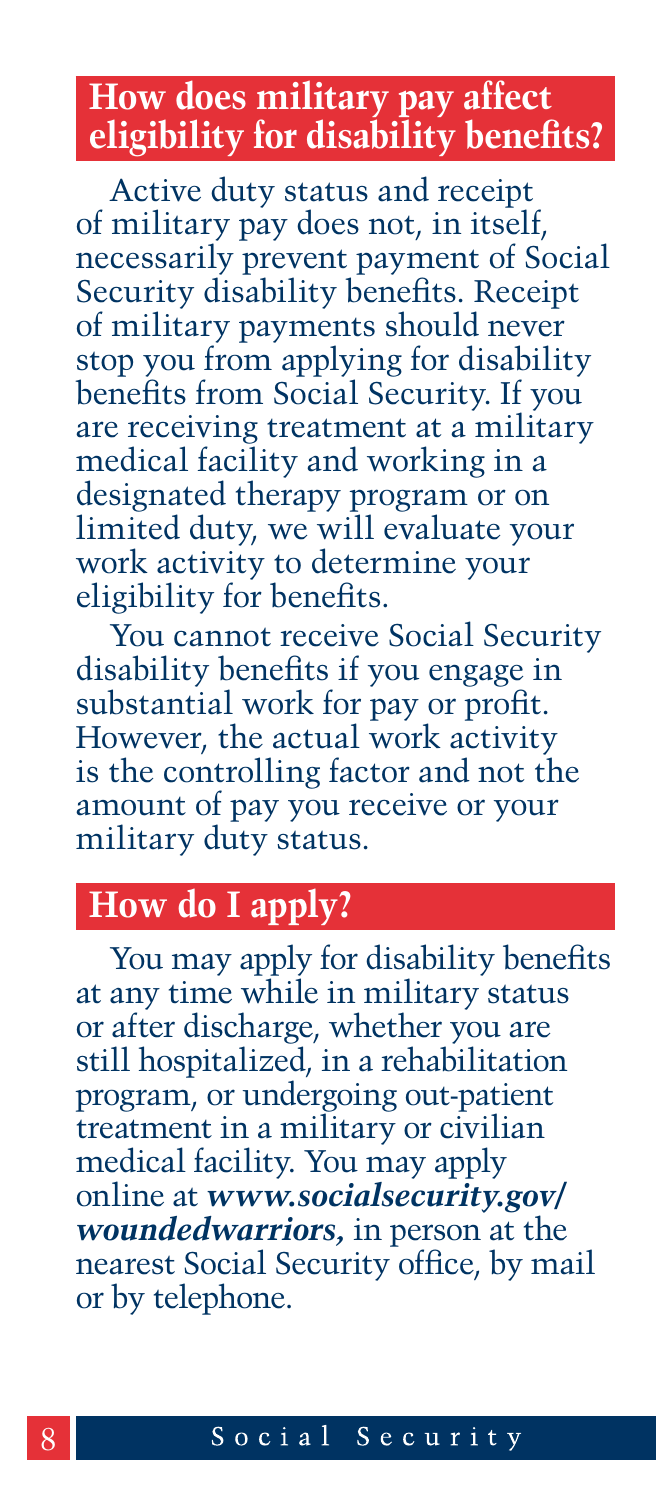<span id="page-8-0"></span>You may call **1-800-772-1213** to schedule an appointment. If you are deaf or hard of hearing, you may call our TTY number, **1-800-325-0778**. We also have a "disability starter kit" available online to help you complete your application.

## **What information do I need?**

To apply for benefits, you or your representative must provide information and documentation about your age, employment, proof of citizenship, and information regarding all impairments and related treatment. Social Security will make every reasonable effort to help you get the necessary medical evidence.

Important: You should file the application for disability benefits as soon as possible with any documents readily available. Do not delay filing, even if you do not have all the documents mentioned below.

- Original or certified copy of your birth certificate, or proof of U.S. citizenship or legal residency if foreign born;
- Form DD 214, if discharged from military service;
- W-2 form or income tax return from last year;
- Proof of military pay or workers' compensation;
- Social Security numbers of your spouse and minor children;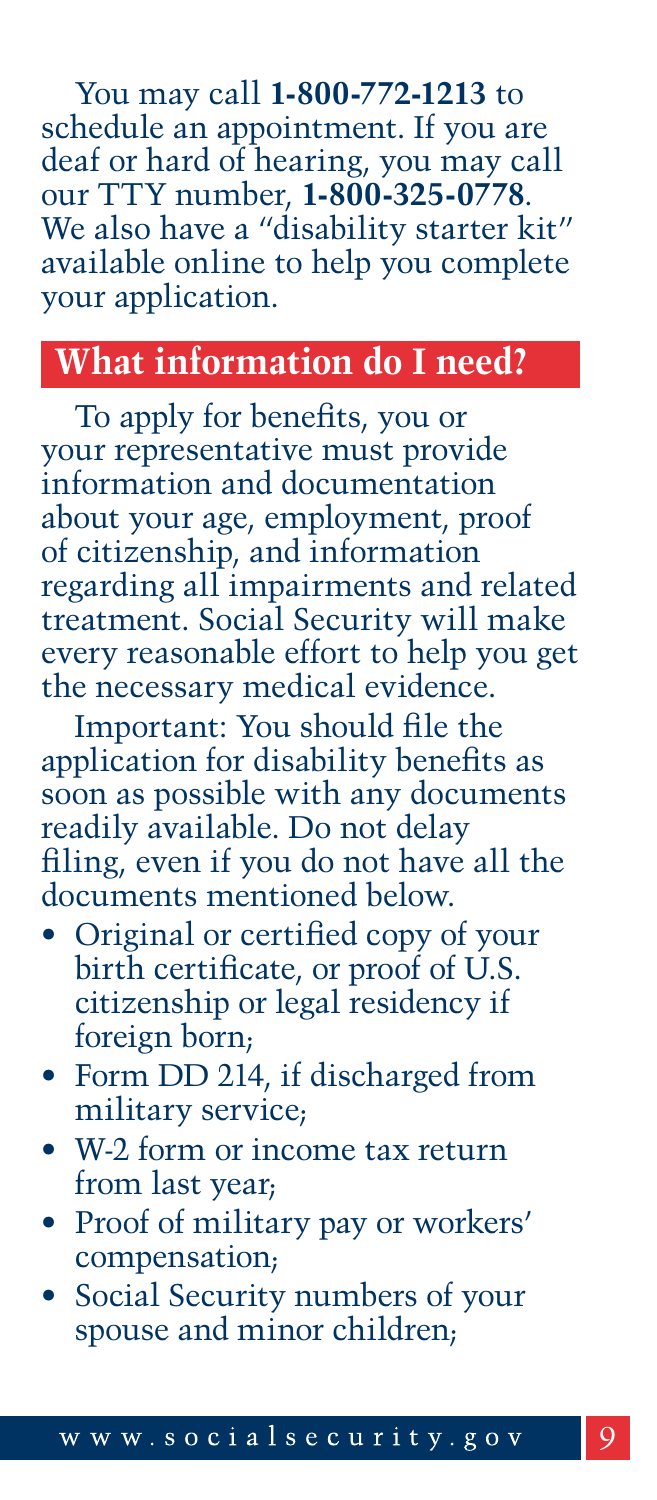- <span id="page-9-0"></span>• Checking or savings account number, if you have one;
- • Name, address and phone number of a contact person, in case you are unavailable; and
- Medical records that you have or that you can easily obtain from all military and civilian sources.

## **How does Social Security make the decision?**

Your claim is sent to a state disability determination services (DDS) office that makes disability decisions. The state has medical and vocational experts who will contact your doctors and other places where you received treatment to get your medical records. The state agency may ask you to have an examination or medical test. You will not have to pay the costs of any additional exams or tests you are asked to take. If the state does request an examination, make sure you keep the appointment.

#### **How long does it take?**

The length of time it takes to receive a decision on your disability claim can vary, depending on several factors, but primarily on:

- The nature of your disability;
- How quickly we obtain medical evidence from your doctor or other medical source; and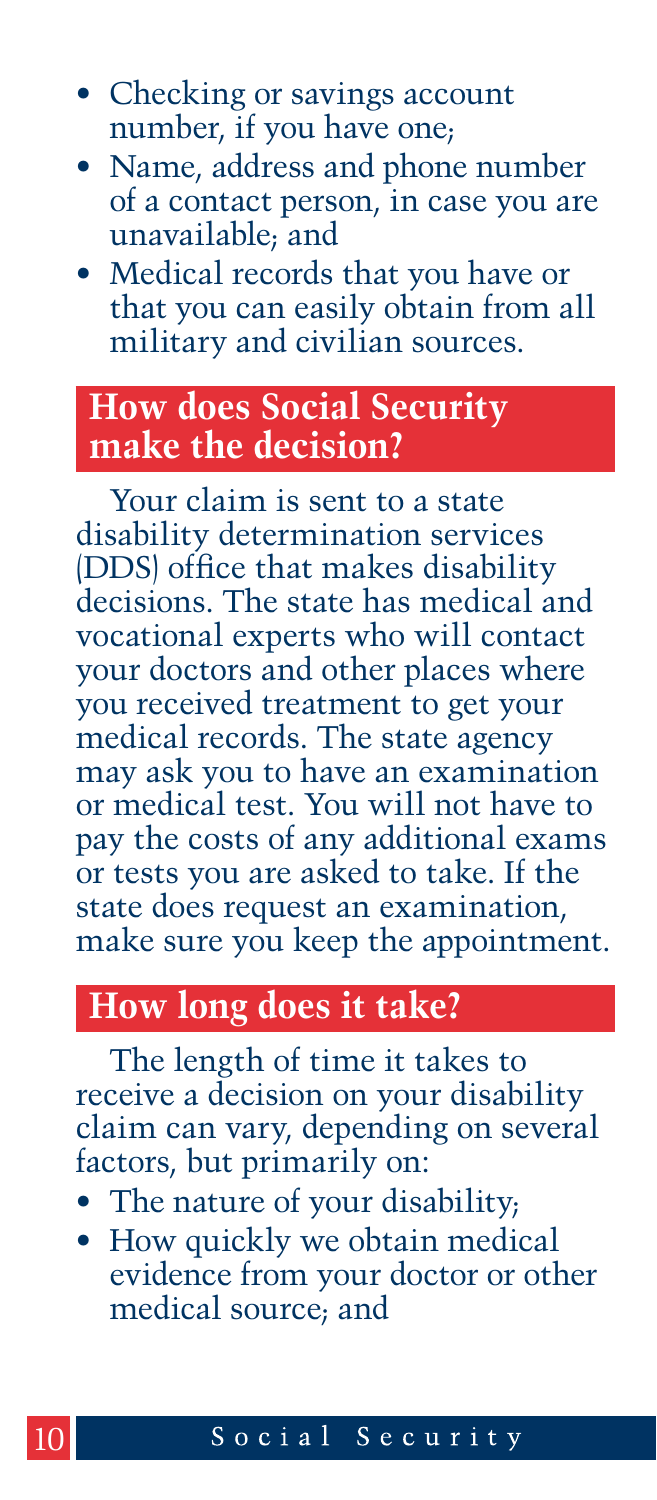<span id="page-10-0"></span>• Whether it is necessary to send you for a medical examination to obtain evidence to support your claim.

## **What can I do to speed the decision?**

You can speed the decision on your application for benefits by being prepared for your interview. We can take prompt action on your claim if you:

- Let us know right away that your disability occurred while on active military duty;
- Have information available regarding all the doctors you have seen and the address of the military site where your records are kept;
- Notify us of any address changes you have while we are working on your claim; and
- Inform us about any changes in doctors, hospitals or outpatient clinics where you are receiving treatment.

After we receive your application for Social Security disability benefits, we will identify it as a military service member claim and expedite it through all phases of processing, both at Social Security and the DDS. We also expedite disability claims filed online.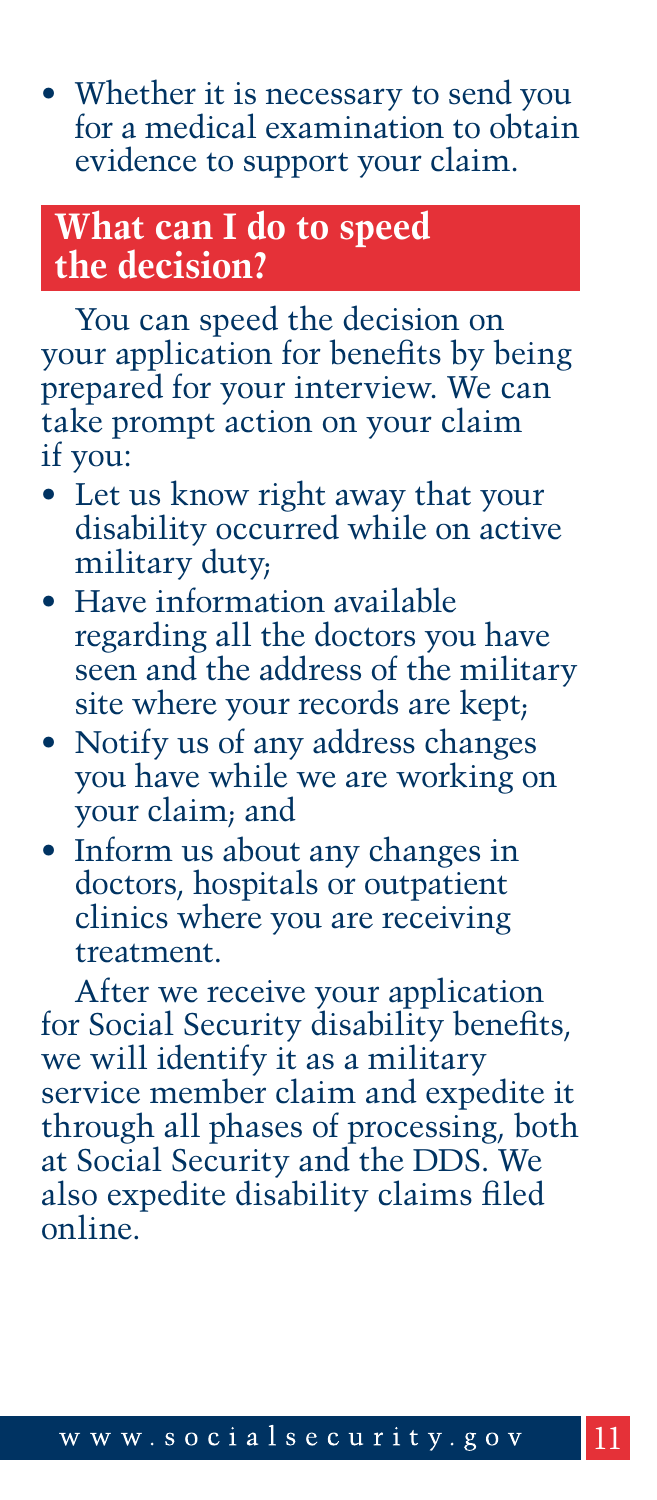## <span id="page-11-0"></span>**Can my family get benefits?**

Certain members of your family may qualify for benefits based on your work. They include:

- Your spouse, if he or she is age 62 or older;
- Your spouse, at any age, if he or she is caring for a child of yours who is younger than age 16 or disabled;
- Your unmarried child, including an adopted child, or, in some cases, a stepchild or grandchild. The child must be younger than age 18 or younger than age 19 if in elementary or secondary school full time; and
- • Your unmarried child, age 18 or older, if he or she has a disability that started before age 22. (The child's disability also must meet the definition of disability for adults.)

*NOTE: In some situations, a divorced spouse may qualify for benefits based on your earnings if he or she was married to you for at least 10 years, is not currently married and is at least age 62. The money paid to a divorced spouse does not reduce your benefit or any benefits due to your current spouse or children.*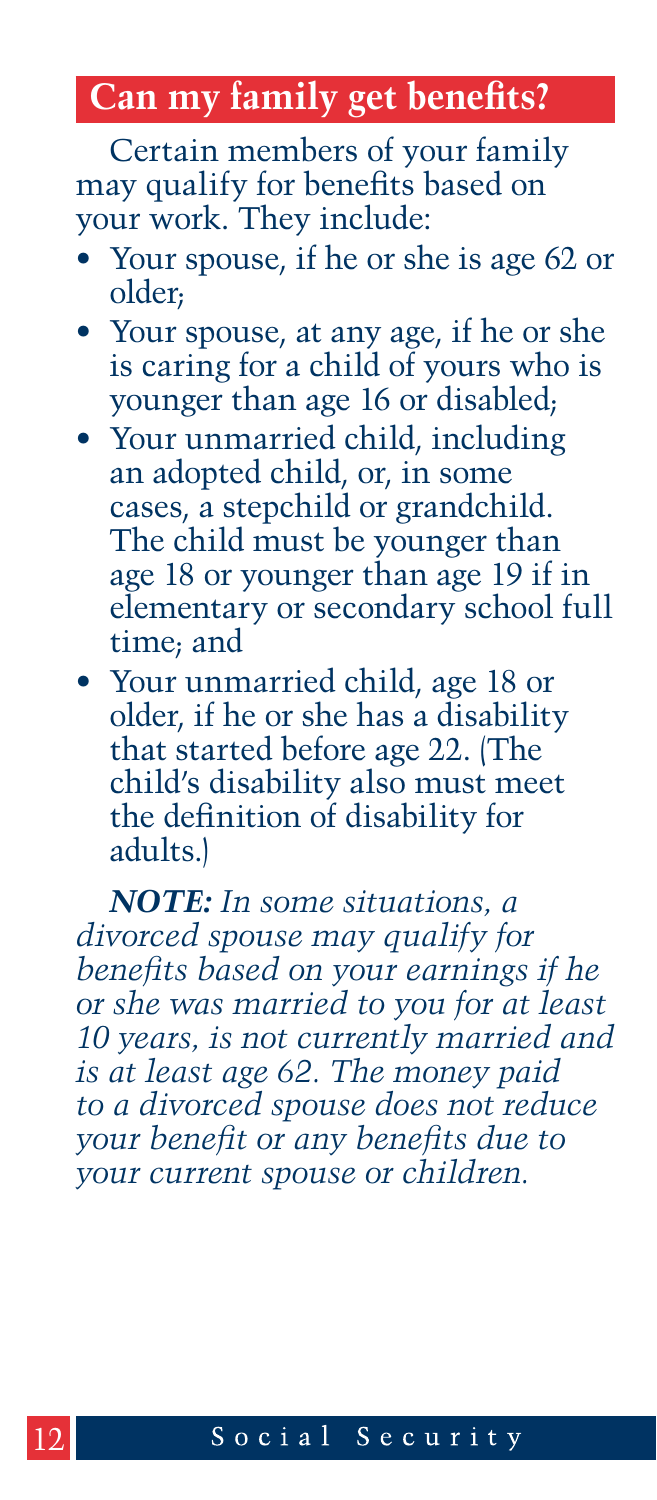## <span id="page-12-0"></span>**When do I get Medicare coverage?**

You will get Medicare coverage automatically after you have received disability benefits for 24 months.

## **How does Medicare affect my TRICARE?**

For service members who are entitled to Medicare Part A (hospital insurance) and Part B (Medical insurance), TRICARE provides Medicare "wraparound" coverage. Medicare is the primary payer for these beneficiaries, and TRICARE serves as a supplement, paying the Medicare deductible and patient cost share.

If you are entitled to Medicare Part A based on disability or permanent kidney failure, contact the Department of Defense to find out how this may affect your TRICARE benefits. You may need to be enrolled in Medicare Part B to keep your TRICARE coverage. For general information about TRICARE, please visit *[www.tricare.mil](http://www.tricare.mil)*.

Individuals who are awarded retroactive Social Security disability benefits also may become entitled to Medicare Part A for months before they receive the disability award notice. Effective October 2009, TRICARE beneficiaries who are awarded retroactive benefits based on disability or permanent kidney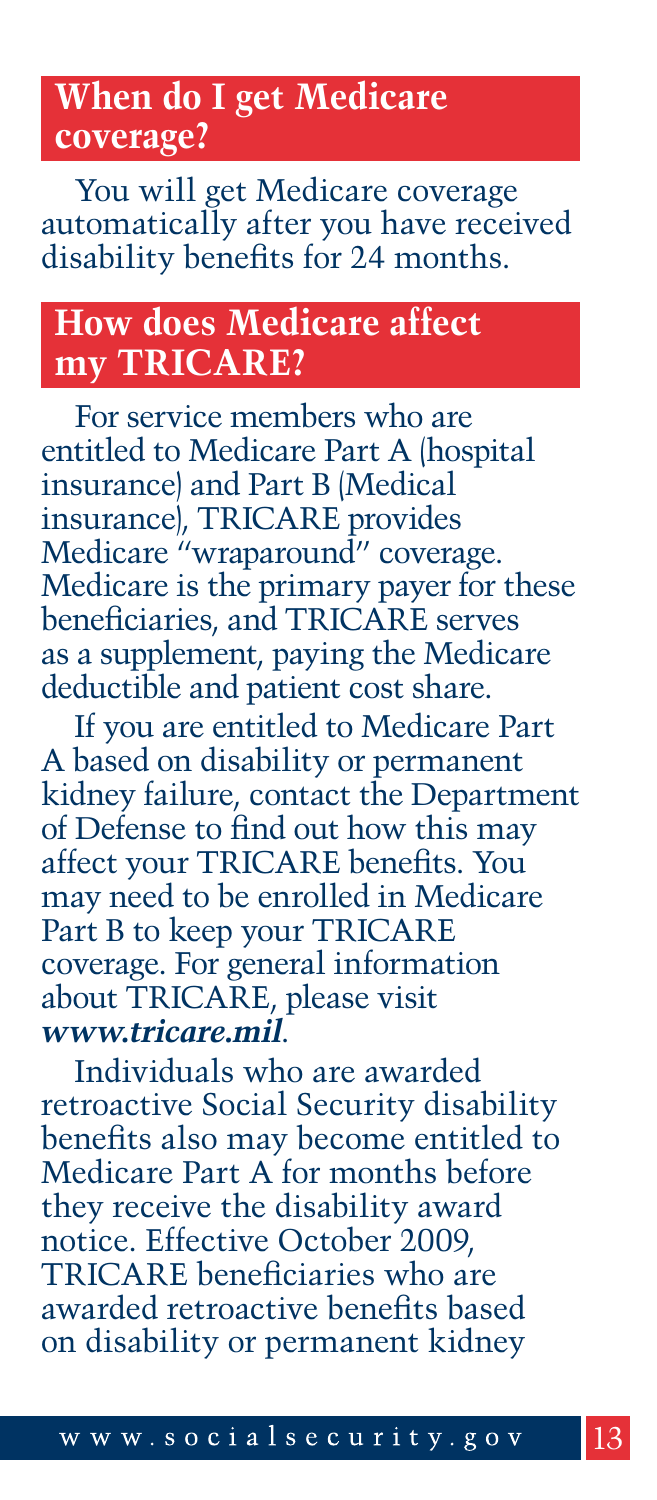<span id="page-13-0"></span>failure do not have to enroll in Part B for those months in the past and can keep their TRICARE coverage as long as they enroll in Part B currently. You should contact the Department of Defense to find out whether you need to enroll in Medicare Part B so you can keep your TRICARE.

The Patient Protection and Affordable Care Act of 2010 provides for a 12-month Medicare Part B special enrollment period for TRICARE beneficiaries who are entitled to Medicare Part A, but did not enroll in Medicare Part B during their initial enrollment period. The Department of Defense will notify eligible individuals about this period.

For more information about TRICARE and recent changes in the law, please visit *[www.socialsecurity.gov/legislation/](http://www.socialsecurity.gov/legislation/tricareinfo.html) tricareinfo.html*.

# **What if I remain on active duty?**

You may receive Social Security disability benefits and remain on active duty. It is important that you immediately contact Social Security if there is a change in your—

- Military Occupational Specialty code (MOS);
- Air Force Specialty Codes (AFSC); or
- Navy Enlisted Classification (NEC). A permanent change of station (PCS) move from one duty station to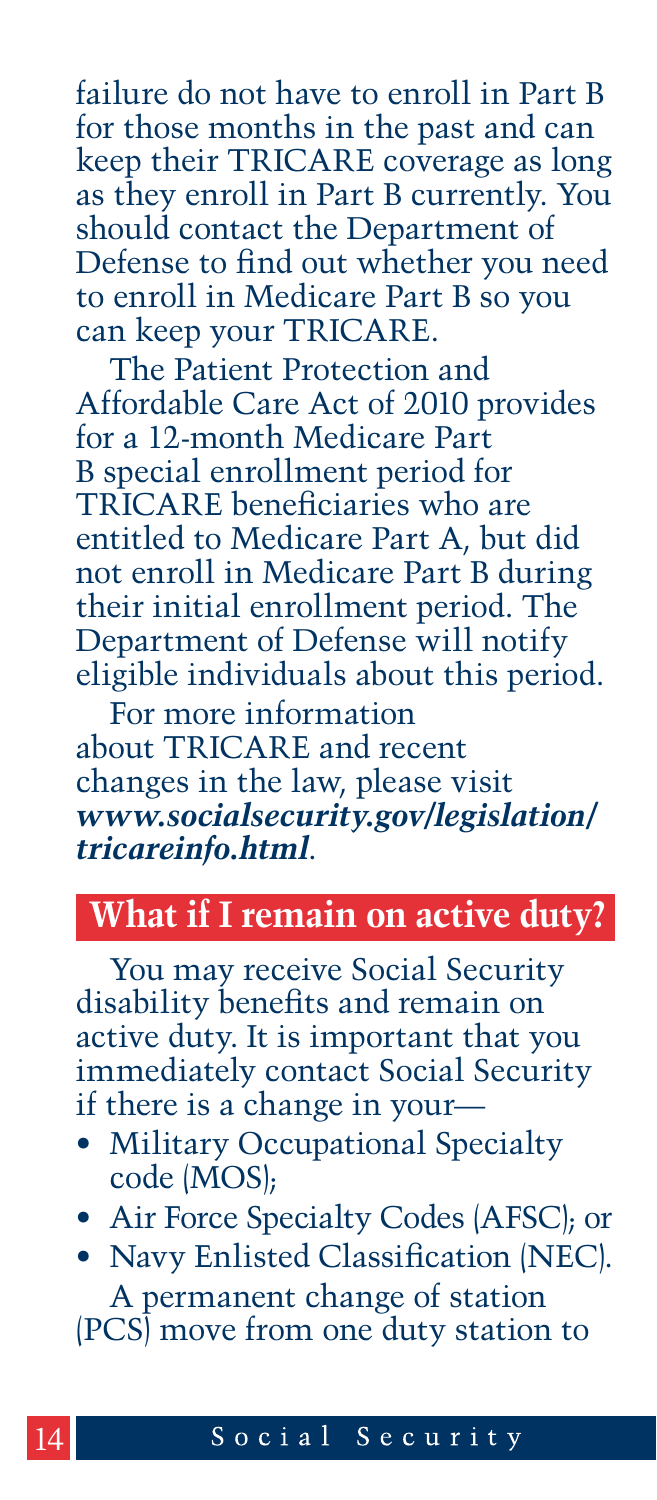<span id="page-14-0"></span>another is also a potential indicator that you may be going back to work and should contact Social Security.

Changes in your work status may affect your Social Security benefits. Tell us right away about any changes in your work or active duty status.

If you are planning to change your PCS, MOS, AFSC or NEC, you can request a Benefits Planning Query from Social Security. This query contains information about the status of your disability benefits, work history and current work status, health insurance, scheduled medical reviews and representative payee data.

You can use the Benefits Planning Query as a tool to help you plan your return to work. Request your query by calling **1-800-772-1213** or visiting your local field office.

## **What should I know about working?**

Social Security has special rules called work incentives that allow you to test your ability to return to work and still receive monthly Social Security disability benefits.

You also can get help with the education, training and rehabilitation you need to work. Starting on [page](#page-16-1) 17, you will find a description of the work incentives and other programs that can help you return to the work force. For more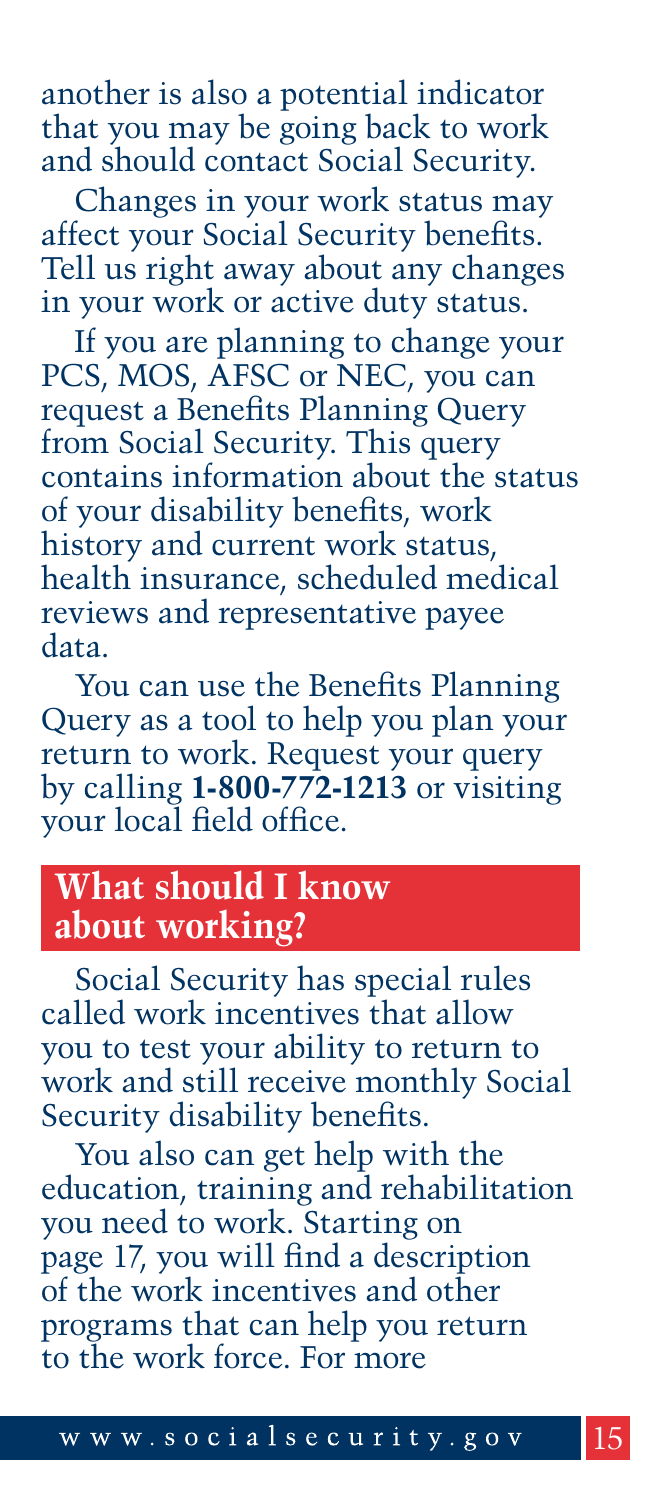<span id="page-15-0"></span>information, ask us for *Working [While Disabled—How We Can help](http://www.socialsecurity.gov/pubs/EN-05-10095.pdf)* (Publication No. 05-10095) or visit *[www.socialsecurity.gov/work](http://www.socialsecurity.gov/work)*.

## **Do I need to report my work activity?**

Yes. If you take a job, it is important that you let us know about it as soon as possible. You should tell us:

- When you start or stop work; and
- If there is a change in your job duties, hours of work or rate of pay.

Even if you are receiving full pay, you still may qualify for Social Security disability benefits.

You may visit your local field office to report your current work activity. You can find the closest office on our website at *[www.socialsecurity.gov](http://www.socialsecurity.gov)*.

Ask the Social Security representative to give you a receipt showing that you reported your work activity. The work report receipt is for your records and serves as proof that you told us about your current work situation.

## **What happens next?**

When we receive notification that you have returned to work, we perform a work continuing disability review (CDR). During this review, we look to see whether you are doing substantial work. For 2014, we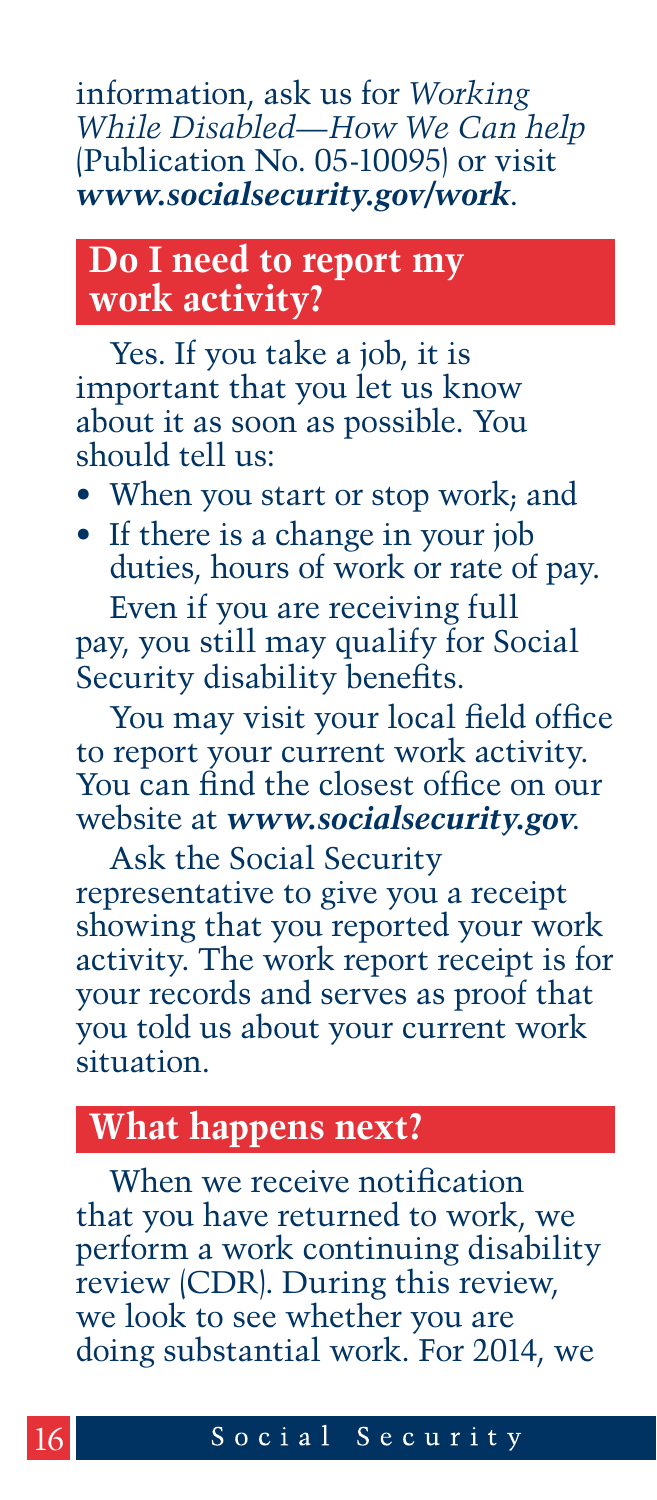<span id="page-16-0"></span>consider you to be doing substantial work if your monthly earnings are over \$1,070 (\$1,800 if you are blind).

That amount may change each year. When we conduct a work CDR, [we ask you to complete an SSA-821-](http://www.socialsecurity.gov/online/ssa-821.pdf) BK (*Work Activity Report—Employee*). You should complete the form and provide as much detail as possible about your job duties.

It is important that you tell us whether you are in a designated work therapy program or whether you are assigned limited duty because of your disability. You may be receiving full military pay, but not performing work duties. Without this information, we cannot properly evaluate your work, and your Social Security benefits may be suspended or terminated.

#### **What are the work incentives?**

#### <span id="page-16-1"></span>**Trial Work Period (TWP)**

The TWP allows you to test your ability to work for at least nine months. The months do not need to be consecutive. During your TWP, you will receive your full Social Security benefits, regardless of how much you earn, as long as you report your work activity and you continue to have a disabling impairment.

In 2014, a trial work month is any month in which your total earnings are more than \$770, or, if you are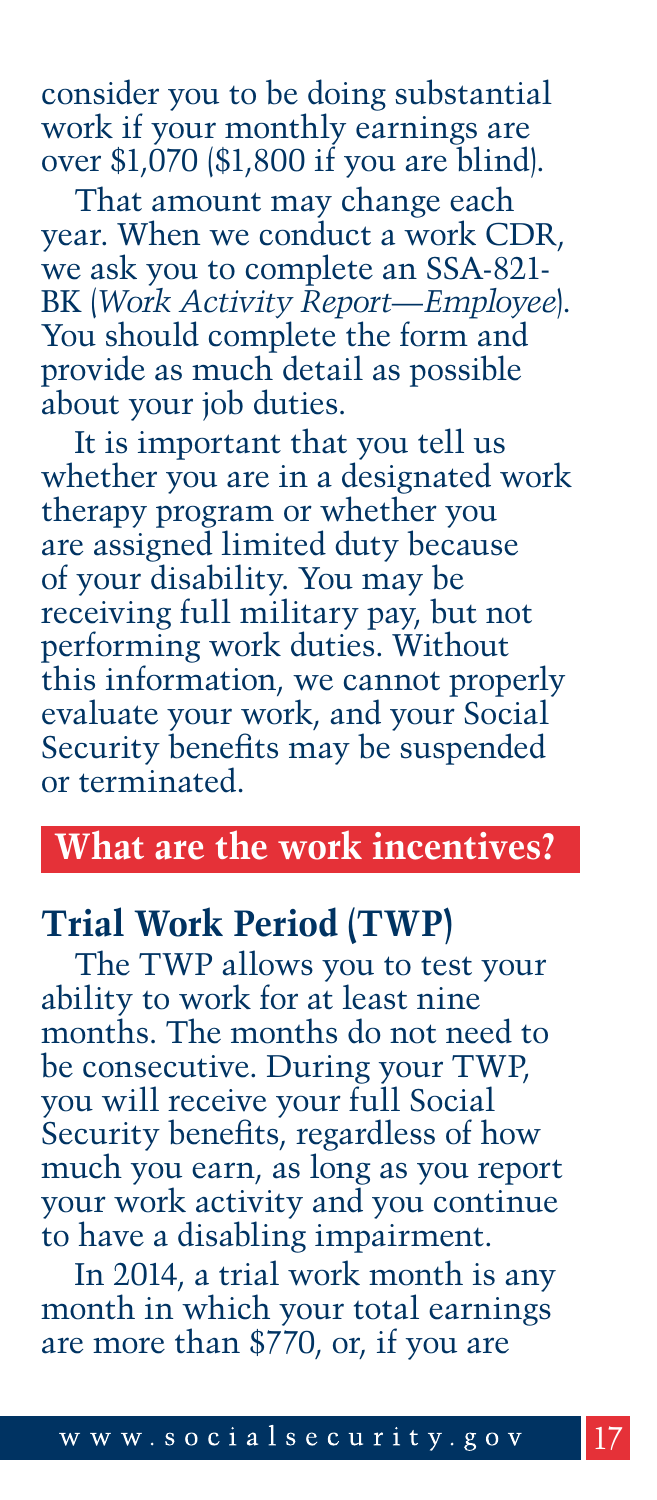self-employed, you earn more than \$770 (after expenses) or spend more than 80 hours in your own business. The TWP continues until you have worked nine trial work months within a 60-month period.

#### **Extended Period of Eligibility (EPE)**

After the TWP ends, you have 36 months during which you can work and still receive benefits for any month that your earnings are not "substantial<sup>"</sup>

During the EPE, your benefits are suspended for any month that you have substantial earnings. However, you will receive a benefit for any month your earnings fall below the substantial level. You do not need a new application or disability determination to receive a Social Security disability benefit during the EPE.

More information on work incentives is available at *[www.socialsecurity.gov/redbook](http://www.socialsecurity.gov/redbook)*.

#### **Ticket to Work Program**

Social Security's Ticket to Work program offers many supports that can help you return to work. Under the Ticket program, you can obtain vocational rehabilitation, training, job referrals and other employment support services free of charge. These services are provided by Employment Networks, which are private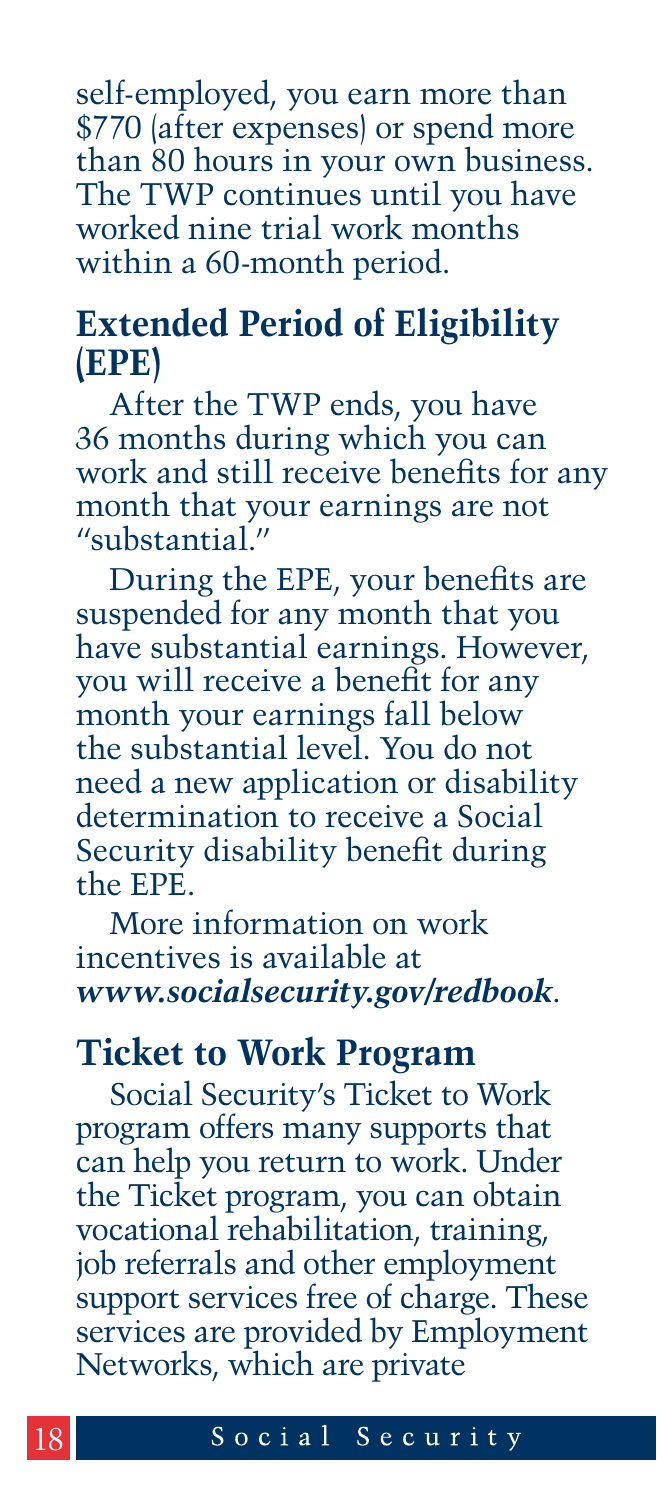organizations or government agencies (state or local) that have contracts with Social Security to provide employment services and other supports to beneficiaries with disabilities.

When you are ready to explore your work options, we have a national call center where you can talk directly with us about work, benefits or our work incentive programs. Just call **1-866-968-7842**, Monday through Friday between 8 a.m. and 8 p.m. EST. If you are deaf or hard of hearing, you may call our TTY number, **1-866-833-2967**. Or you can call our toll-free number and ask for *Your Ticket To Work* [\(Publication No. 05-10061\).](http://www.socialsecurity.gov/pubs/EN-05-10061.pdf) 

You also can visit the Ticket to Work website at *[www.choosework.net](http://www.choosework.net)* for more information.